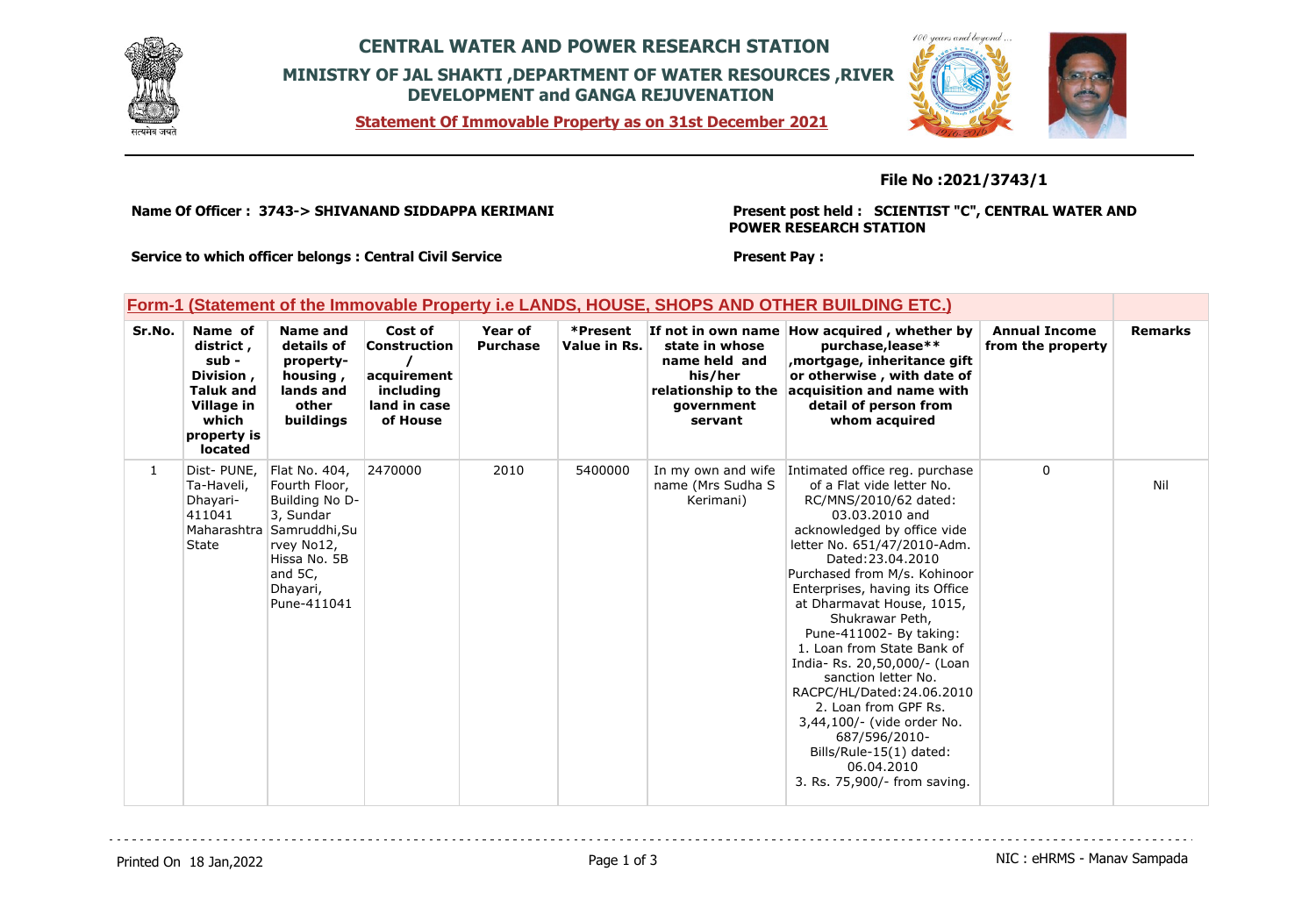

## **CENTRAL WATER AND POWER RESEARCH STATION MINISTRY OF JAL SHAKTI ,DEPARTMENT OF WATER RESOURCES ,RIVER DEVELOPMENT and GANGA REJUVENATION**



 $100$ 

**Statement Of Immovable Property as on 31st December 2021**

|                | Form-1 (Statement of the Immovable Property i.e LANDS, HOUSE, SHOPS AND OTHER BUILDING ETC.)                    |                                                                                                         |                                                                                        |                            |                          |                                                                                            |                                                                                                                                                                                                                                                                                                                                                                                                                                                                                                                         |                                           |                |  |
|----------------|-----------------------------------------------------------------------------------------------------------------|---------------------------------------------------------------------------------------------------------|----------------------------------------------------------------------------------------|----------------------------|--------------------------|--------------------------------------------------------------------------------------------|-------------------------------------------------------------------------------------------------------------------------------------------------------------------------------------------------------------------------------------------------------------------------------------------------------------------------------------------------------------------------------------------------------------------------------------------------------------------------------------------------------------------------|-------------------------------------------|----------------|--|
| Sr.No.         | Name of<br>district,<br>sub -<br>Division,<br><b>Taluk and</b><br>Village in<br>which<br>property is<br>located | <b>Name and</b><br>details of<br>property-<br>housing,<br>lands and<br>other<br>buildings               | Cost of<br><b>Construction</b><br>acquirement<br>including<br>land in case<br>of House | Year of<br><b>Purchase</b> | *Present<br>Value in Rs. | state in whose<br>name held and<br>his/her<br>relationship to the<br>government<br>servant | If not in own name How acquired, whether by<br>purchase, lease**<br>, mortgage, inheritance gift<br>or otherwise, with date of<br>acquisition and name with<br>detail of person from<br>whom acquired                                                                                                                                                                                                                                                                                                                   | <b>Annual Income</b><br>from the property | <b>Remarks</b> |  |
| $\overline{2}$ | Dist-<br>Dharwad,<br>Tal- Hubli,<br>Vil- Gokul-<br>580030<br>Karnataka<br><b>State</b>                          | Plot No.29, R<br>S. No.366/F,<br>Basava Nagar,<br>Phase-II<br>layout, Gokul<br>village Hubli-<br>580030 | 900000                                                                                 | 2021                       | 1000000                  | In my own and wife<br>name (Mrs. Sudha<br>S. Kerimani)                                     | Intimated office reg. purchase<br>of a Plot vide letter No.<br>RH/SSK/2021/33 dated:<br>01.03.2021 and<br>acknowledged by office vide<br>letter No. 651/41/Est.I/2021-<br>Adm. Dated: 12.04.2021<br>Purchased from Shree<br>Veeresh. B. Belvadi,<br>Jayanagar, Vidyanagar, Hubli-<br>By taking:<br>1. Loan from HDFC Bank,<br>Hubli - Rs. 6,60,000/- (Loan<br>sanction File No.<br>660753000/Dated:<br>031.03.2021<br>2. Rs. 2,40.000/- from saving<br>SBI bank A/c No.<br>00000037320410726,<br>Erandwane Branch, PUNE | $\mathbf{0}$                              | <b>NIL</b>     |  |



**Name Of Officer:** 3743-> SHIVANAND SIDDAPPA KERIMANI

Printed On 18 Jan, 2022 **Page 2 of 3** Page 2 of 3 NIC : eHRMS - Manav Sampada